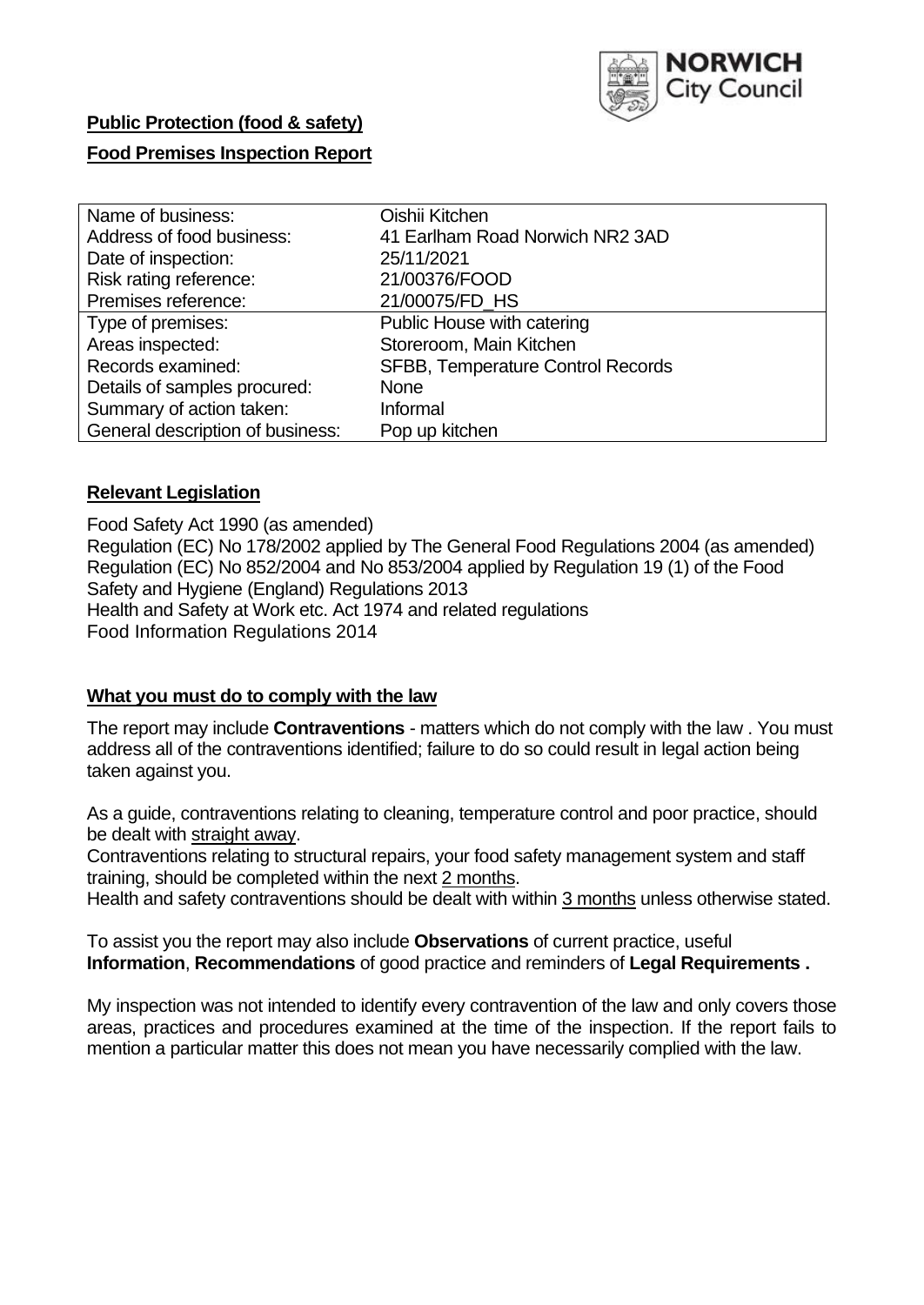# **FOOD SAFETY**

#### **How we calculate your Food Hygiene Rating:**

 The food safety section has been divided into the three areas which you are scored against for the hygiene rating: 1. food hygiene and safety procedures, 2. structural requirements and 3. confidence in management/control procedures. Each section begins with a summary of what was observed and the score you have been given. Details of how these scores combine to produce your overall food hygiene rating are shown in the table.

| <b>Compliance Area</b>                     |          |    |           | <b>You Score</b> |               |    |           |                 |                |  |  |
|--------------------------------------------|----------|----|-----------|------------------|---------------|----|-----------|-----------------|----------------|--|--|
| Food Hygiene and Safety                    |          |    |           | $\Omega$         | 5             | 10 | 15        | 20              | 25             |  |  |
| <b>Structure and Cleaning</b>              |          |    | $\Omega$  | 5                | 10            | 15 | 20        | 25              |                |  |  |
| Confidence in management & control systems |          |    | $\Omega$  | 5                | 10            | 15 | 20        | 30 <sup>°</sup> |                |  |  |
|                                            |          |    |           |                  |               |    |           |                 |                |  |  |
| <b>Your Total score</b>                    | $0 - 15$ | 20 | $25 - 30$ |                  | $35 - 40$     |    | $45 - 50$ |                 | > 50           |  |  |
| <b>Your Worst score</b>                    | 5        | 10 | 10        |                  | 15            |    | 20        |                 |                |  |  |
|                                            |          |    |           |                  |               |    |           |                 |                |  |  |
| <b>Your Rating is</b>                      | 5        | 4  |           | 3                | $\mathcal{P}$ |    |           |                 | $\overline{0}$ |  |  |

Your Food Hygiene Rating is 3 - a generally satisfactory standard

# **1. Food Hygiene and Safety**

 generally you have satisfactory food handling practices and procedures and adequate Food hygiene standards are generally satisfactory and maintained. There is evidence of some non-compliance with legal requirements. Some lapses are evident however control measures to prevent cross-contamination are in place. The contraventions require your attention; although not critical to food safety they may become so if not addressed. **(Score 10)** 

000300

### Contamination risks

**Contravention** The following exposed ready-to-eat food and or its packaging to the risk of cross-contamination with foodborne bacteria from raw meat or unwashed fruits and vegetables:

fridge • raw meat was being stored above ready-to-eat foods i.e bao buns in the walk-in

### Hand-washing

**Observation** I was pleased to see handwashing was well managed.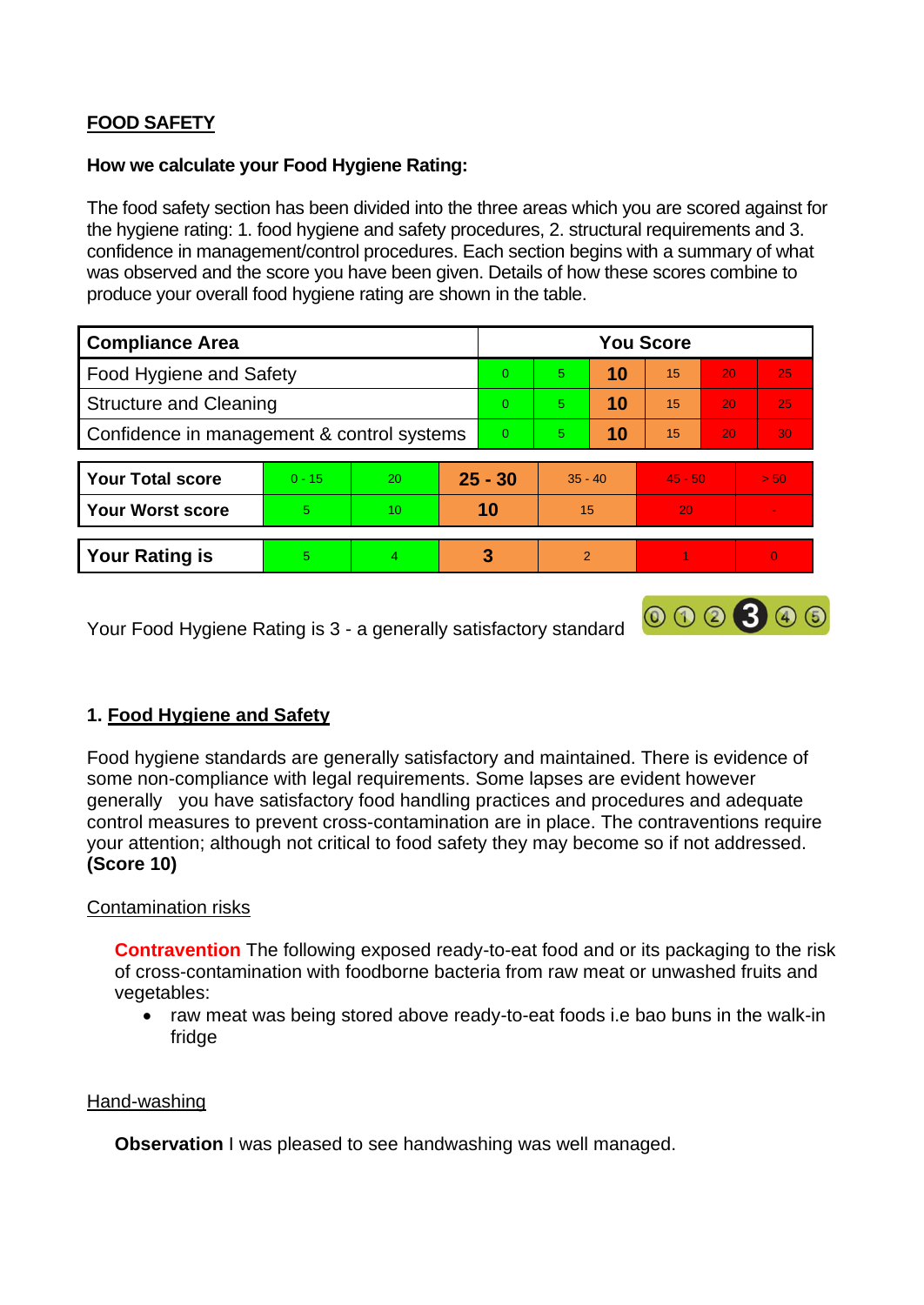## Personal Hygiene

 made difficult for food handlers to maintain sufficiently high standards of personal **Contravention** The following are examples of poor personal hygiene or where it was cleanliness:

• food handlers were seen wearing jewellery

#### Temperature Control

**Observation** I was pleased to see you were able to limit bacterial growth and/or survival by applying appropriate temperature controls at points critical to food safety and that you were monitoring temperatures.

**Recommendation** it is a government recommendation that eggs are stored in the fridge

#### Unfit food

**Contravention** The following food was unfit (and was seized or destroyed in my presence) because it was either; past its use by date; did not conform to food safety requirements;

 • pickled cabbage was being stored beyond the 'use by' date you had given it of 14/10

#### Poor Practices

 **Contravention** The following matters represented poor practice and if allowed to continue may cause food to become contaminated or lead to its deterioration:

• labeling of prepared foods in the fridges were very confusing as there was no clear system of how long to store prepared foods

 you apply labels which give a day or date that is 2 days after the day of production e.g. **Recommendation** You should have a system to identify when open or prepared foods need to be used by or discarded, to ensure the food is fit for consumption. I recommend if food is opened on Monday it should be used by the end of Wednesday.

### **2. Structure and Cleaning**

The structure facilities and standard of cleaning and maintenance are of a generally satisfactory standard but there are some repairs and/or improvements which are required in order for you to comply with the law. Pest control and waste disposal provisions are adequate. The contraventions require your attention; although not critical to food safety they may become so if not addressed. **(Score 10)**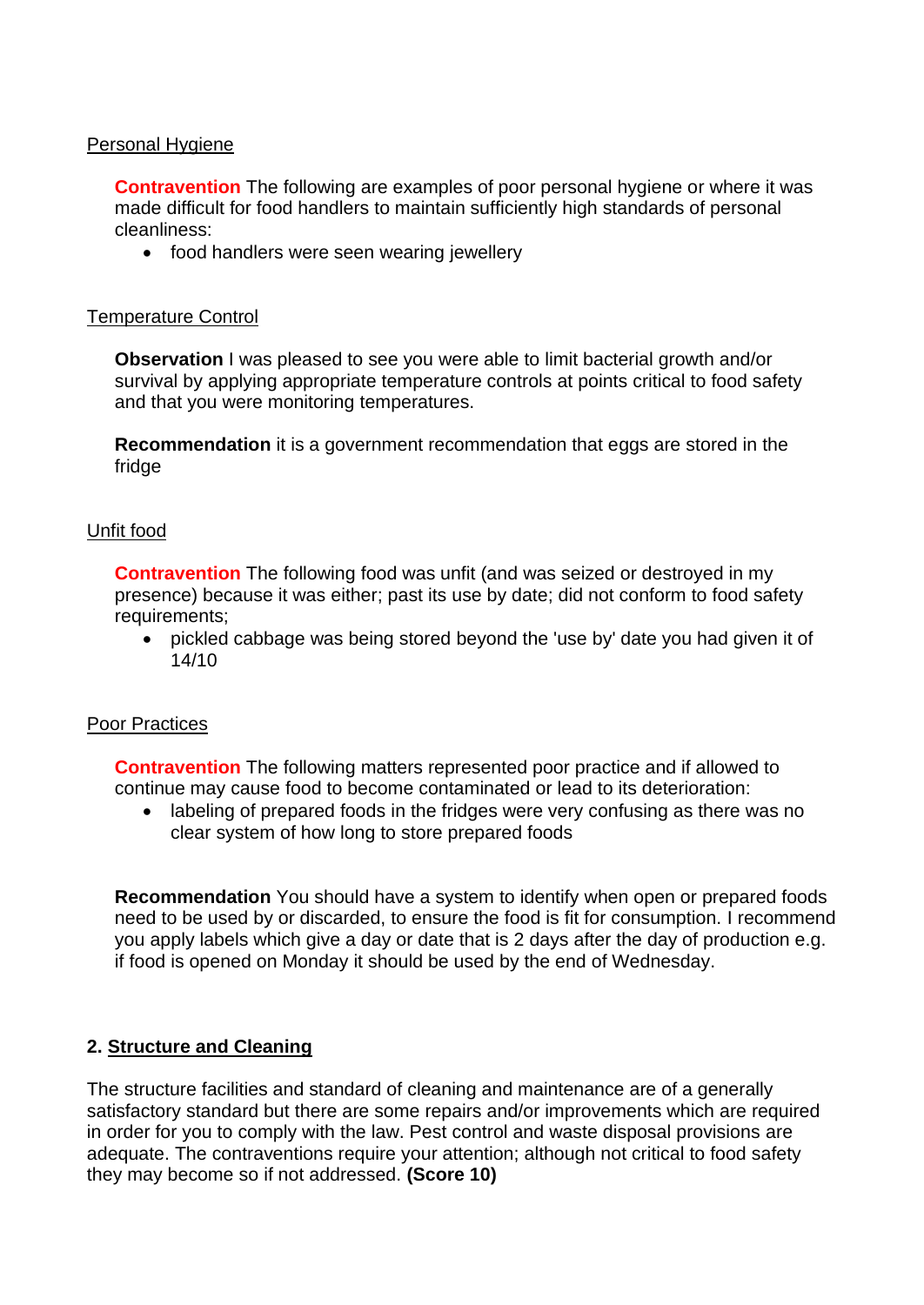## Cleaning of Structure

**Contravention** The following items were dirty and require more frequent and thorough cleaning:

- floor/wall junctions
- bottom to walls and doors
- grill to rear door

 **Contravention** The following items could not be effectively cleaned and must be covered or made non-absorbent:

• mdf or chipboard shelves

#### Cleaning of Equipment and Food Contact Surfaces

**Contravention** The following items are dirty and must be cleaned::

- fridge and freezer seals
- legs to equipment
- interior to microwaves
- chest freezer needs defrosting and cleaning
- hinges to fridges
- food storage containers
- side to chest freezer
- back to table top fryers

#### Cleaning Chemicals / Materials / Equipment and Methods

**Contravention** The following evidence demonstrated your cleaning materials, equipment and methods were not sufficient to control the spread of harmful bacteria such as E. coli 0157 between surfaces:

• contact time for the sanitiser not known

**Information** A surface sanitiser may be rendered ineffective if you are not following the correct dilutions or allowing a sufficient time for the product to work (CONTACT TIME). Always follow the instructions on the product label.

 cupboard separate from a food areas. **Recommendation** Store items such as mops, buckets and brooms in an area, room or

**Maintenance**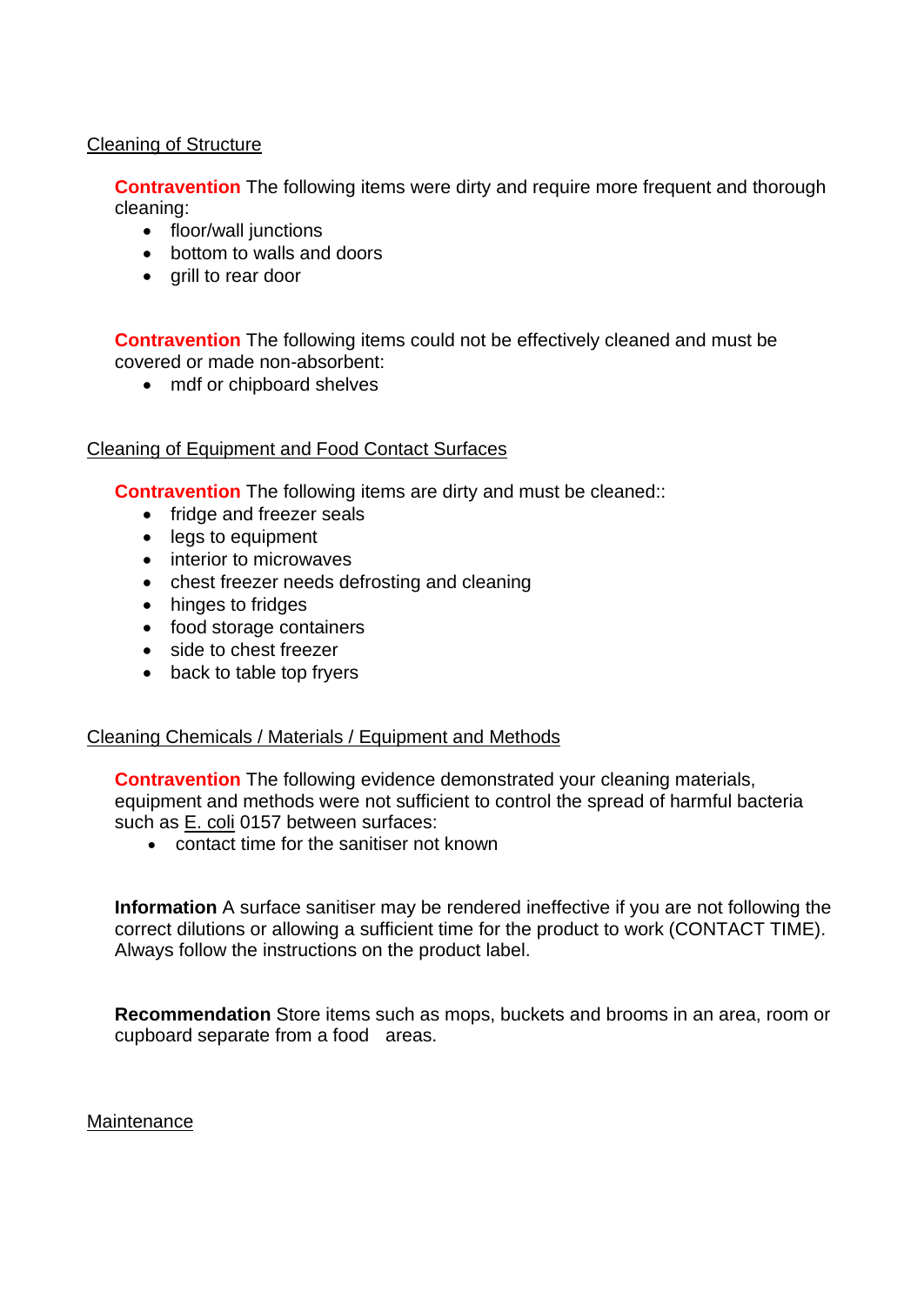**Contravention** The following had not been suitably maintained and must be repaired or replaced:

• split seals to fridges

## Facilities and Structural provision

**Observation** I was pleased to see that adequate facilities had been provided.

## Pest Control

 **Observation** You have a pest control contract in place and there is no evidence of pest activity on the premises.

# **3. Confidence in Management**

 There are generally satisfactory food safety controls in place although there is evidence of some non-compliance with the law. The contraventions require your attention; although not critical to food safety they may become so if not addressed. **(Score 10)** 

### Type of Food Safety Management System Required

**Observation** You were monitoring (and recording) the temperatures of your fridges and freezers as well as the temperature of cooked/hot-held food and could demonstrate effective systems for controlling bacterial growth and survival.

### Food Hazard Identification and Control

**Contravention** You have not identified these food hazards or the methods of control at critical points in your operation:

- bacteria surviving in cooked food
- cross-contamination

**Contravention** The following Safer Food Better Business SAFE METHODS are incomplete:

- Cross-contamination
- Cleaning
- Chilling
- Cooking

### Proving Your Arrangements are Working Well

**Contravention** You are not working to the following safe methods in your SFBB pack: